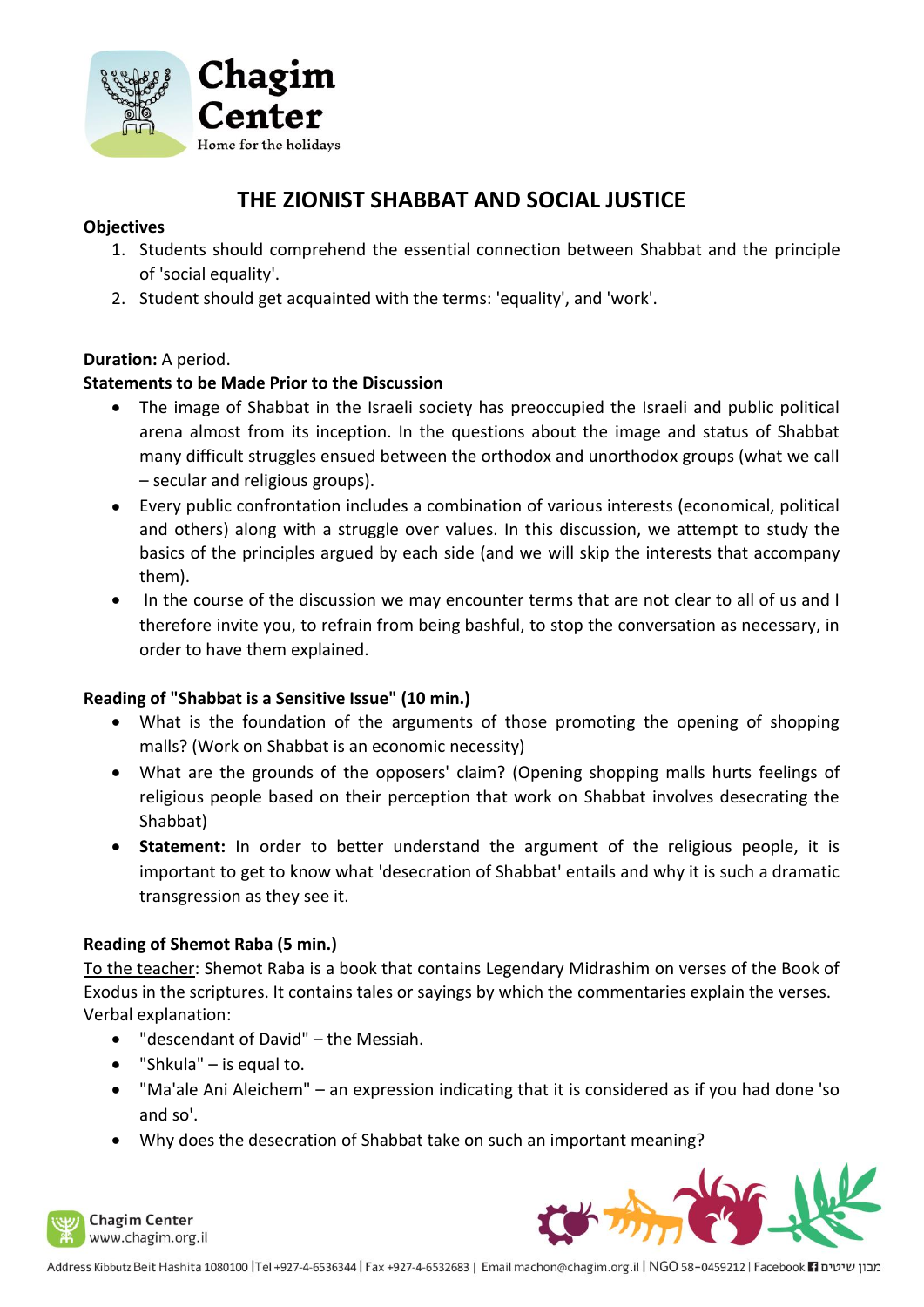

- To the teacher: The first part deals with the positive and beneficial aspect of keeping Shabbat, to the extent that keeping a single Shabbat is sufficient to bring the Messiah. The second part deals with the negative aspect of keeping Shabbat and that is the 'desecration of Shabbat', whose importance is crucial to the extent that according to Rabbi Levi, keeping Shabbat is equal in value to the fulfillment of the rest of the commandments. In summary, 'desecration of Shabbat' is a religious argument, deriving from the G-dly prohibition.
- Why are the opponents specifically of the religious faction? Is it possible that there are additional reasons to close shopping malls on Shabbat, that are not connected to the desecration of Shabbat?
- **Statement:** Let us now discover an additional viewpoint, we were not yet exposed to, in regard to the issue of working on Shabbat.

# **Group the students in pairs and assign verses of the Book of Exodus and the Book of Deuteronomy to each pair (10 minutes)**

**Instruction:** We'll now work in pairs, where half of them will receive verses from Exodus, chapter 20, and the other half will receive verses from Deuteronomy, chapter 5.

# **Return to Full Class Seating Position (15 min.)**

- Who is instructed to keep the Shabbat? (all Israelites and all of their assets and their surrounding geographical areas)
- What are the values reflected from Shabbat, according to these verses?

To the Teacher: Shabbat entails the obligation to refrain from working. In this question we already encounter the first difference between the passages since in the book of Deuteronomy there is also a reason given for cessation of work – rest. According to the Scripture, Shabbat attempts to bring to a halt the subjugation to 'working for a living' and the existential stress and to allow rest for all, not only to select groups of the public but as an obligation that applies to all, since all humans are entitled to it. This was not taken for granted in the ancient world since only those with excessive rights were entitled to the possibility of eliminating work. On Shabbat, differences between master, hired worker, servant, man, woman and even beasts and man are non-existent in this respect.

• What provides its validity?

To the Teacher: The Book of Exodus gives the validity to the fact that the day of Shabbat actually belongs to the Lord. In other words, we must follow His lead and just as he rested when creating the world, so must we rest every week. This is a G-dly validity, religious by nature. The book of Deuteronomy provides the validity for a shared experience that the entire Jewish nation experienced when it became a nation as it emerged from a state of slavery in Egypt, in other words, this is a humane validity, socialistic by nature.

### • What is the value that emerges from the commandment of Shabbat?

To the Teacher: Equality or social justice. From the days of the Scripture up until the 19<sup>th</sup> century, there were clear divisions between the status of workers to the higher echelons of society, manifested in the fact that only those of the higher classes were entitled to rest or to refrain from work at all, while lower class individuals (the vast majority of the world's population) were not

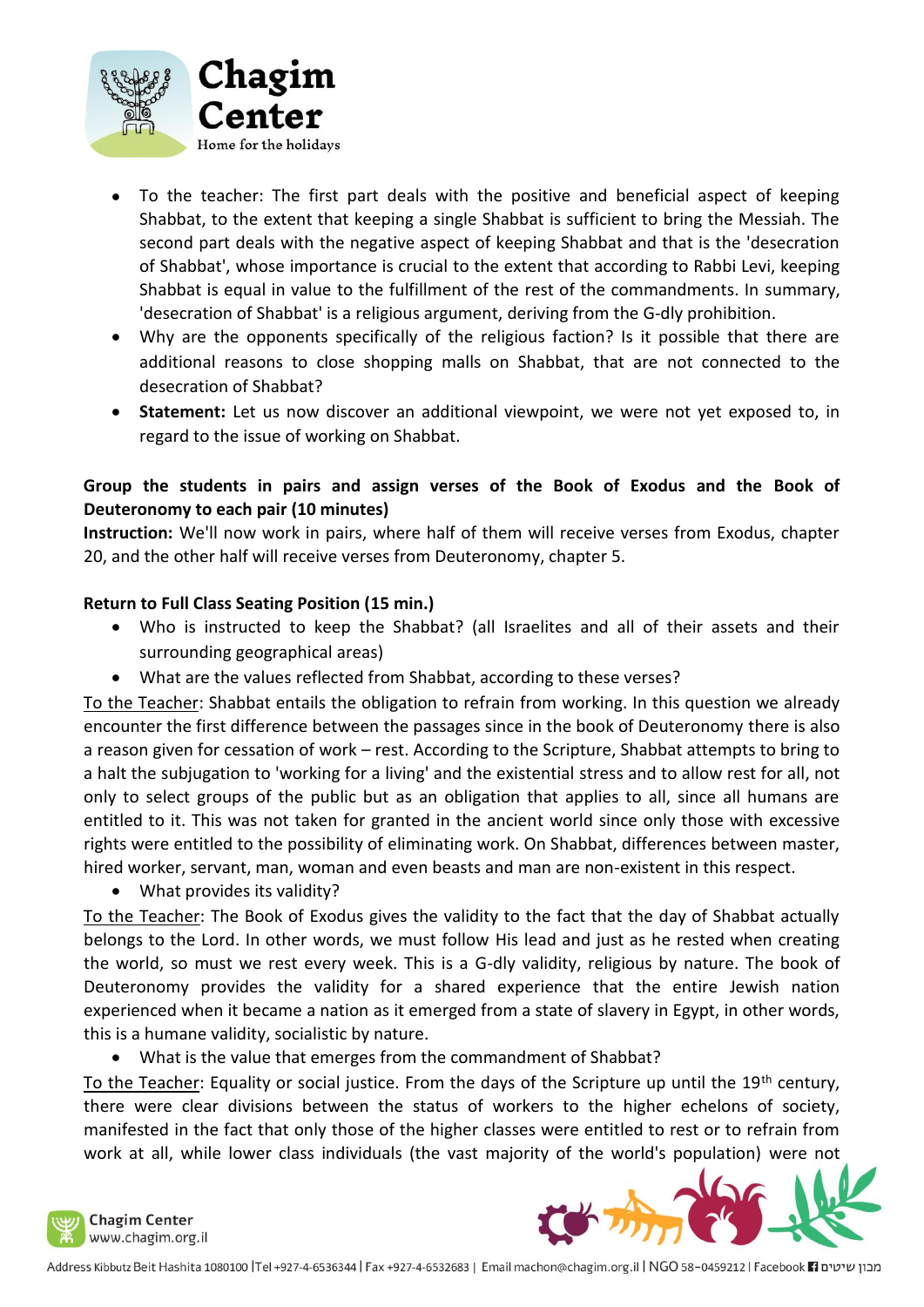

eligible for rest at all, instead, they had to work all week long for many hours a day. Thereupon, the sense of equality characteristic of the commandment of Shabbat that applies both to the affluent and the working classes (including manservants and maidservants!) entails a message of social justice.

# **Reading of Section 7 of Hours of Work and of Rest Law (5 min.)**

• Thousands of years have passed since the biblical period. The State of Israel was established and we are presented with a State law. Which of the two sources on Shabbat does it match in its nature? (The verses in Deuteronomy, because of their social connotation)

# **Reading of Section 9 of Hours of Work and of Rest Law (10 min.)**

• According to section 9-3, what is your opinion, do you agree with it? How does it reconcile with the essence of the verses we learned? (This discusses the halachic solution called, 'a Shabbat goy', according to which a non-Jew can do several forbidden tasks for Jews on Shabbat. We hereby conclude that the State law accepts this halachic perception. The answer to this question is a matter of the ethical the evaluation of every participant).

### **Discussion (15 min.)**

**Statement:** We opened the discussion on Shabbat focusing on the matter of opening shopping malls on Shabbat while the two arguments voiced were:

Agreeing to their operation on Shabbat – income and profits.

Opposing their operation on Shabbat – hurting the feelings of religious people and desecrating the Shabbat.

• Now, that we were exposed to the ethical consideration of equality and social justice included in Shabbat, both in the biblical law and in the State law, have our opinions from the onset of the discussion changed? Have they intensified? How shall we respond the next time we hear about work on Shabbat?



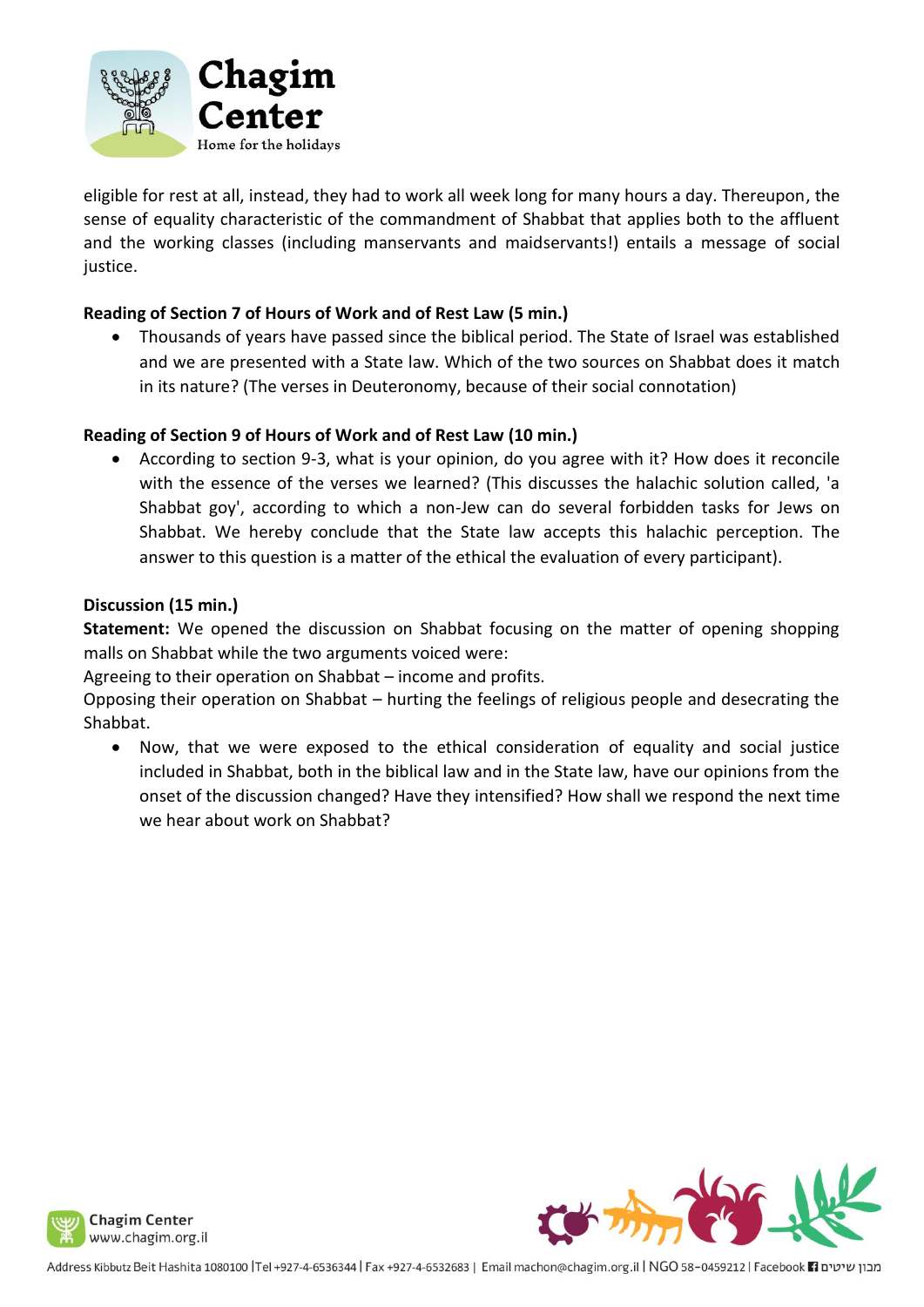

# **The Shabbat and Social Justice "Shabbat is a Sensitive Issue"**

#### 'Sales in Shopping Malls are Threefold Higher on Shabbat'. From 'The Marker' Site, 12.15.2002

"Saturday's income from fast-food stores, apparel, fashion accessories and jewelry in commercial centers is three times higher than that of weekdays, sources in the industry say. In other industries, such as electrical appliances, this is a double increase.

These figures can explain the struggle for the opening commercial centers on the Shabbat. "Shabbat is a sensitive matter," said business owners and network managers when asked about the turnover in malls and commercial centers outside of the cities operating on Shabbat. So much so that many of them preferred not to discuss it.

The malls and commercial centers have long become places of entertainment and family shopping on Saturdays. This phenomenon has expanded in recent years with the recession, which led to a decline in their income in the middle of the week. However, opposition to the opening of shopping malls on Shabbat has increased. Merchants in city centers who cannot sell in their stores on Shabbat due to municipal bylaws. protest this. At the same time, the main objection is religious, and judging by the way things look, there seems to be a possibility of a boycott issued by the religious population.

About three weeks ago, after a Kfar Saba shopping mall opened on Saturday, a religious group held a quiet demonstration in front of it. The mayor of Kfar Saba, Yitzhak Wald, met with members of the mall's management and asked them to have it closed. "The status quo in the city has for many years, led to the creation of a common and tolerant fabric of life between secular and religious residents," he said.

Arim Mall general manager, Dafna Katzir says that the stores opened on Saturday, due to the demands of the merchants and due to requests from the residents for family entertainment. On the first Shabbat 70 out of 120 stores opened, and every Saturday there was an increase in their number. Many of the Mall guests wander about on Shabbat to get impressions, and then buy the product in the middle of the week she said, but added that on the three consecutive Saturdays the revenue was five times higher than the average revenue in the middle of the week.

On the other hand, Raanana Mayor, Zeev Bielski managed to prevent the opening of Renanim Mall in the city. Last Monday, the owners of the mall, the Ofer brothers, announced their intention to operate shops on Saturday, starting on December 14. The next day, Yuli Ofer, one of the owners of the mall, was invited to a meeting with the Chief Rabbi of Raanana, Rabbi Yitzhak Peretz, and was persuaded to keep it closed.

According to Bielski, opening the shopping mall on Saturday would produce discrimination against shops in the center of the city, which are already in competition with the mall, and would cause

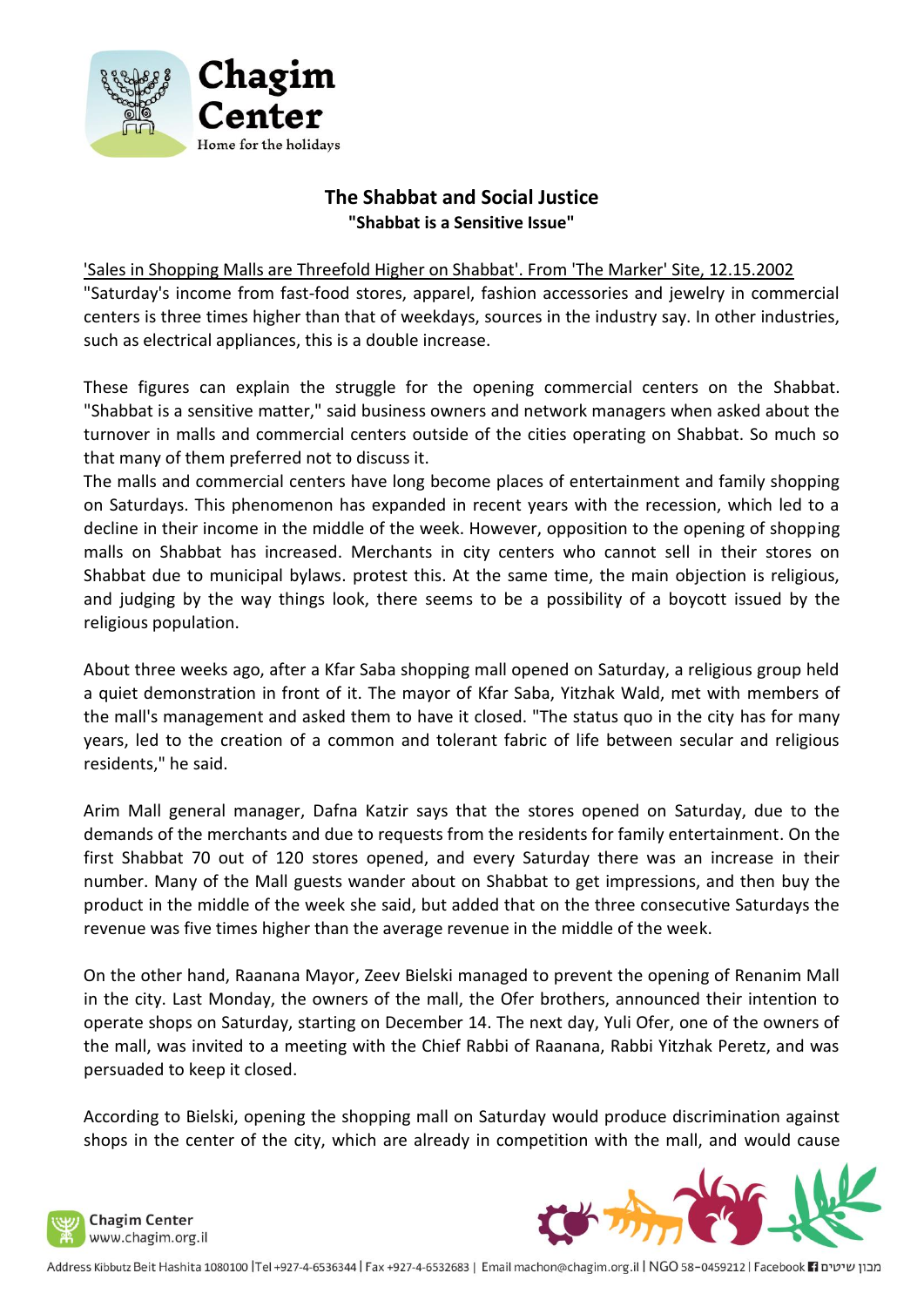

these shops to become economically damaged to the point of closing them. "In order to survive, shop owners in the city center will have to open them on Shabbat, and thus be enslaved seven days a week to their place of work," he said. He added that opening the mall on Shabbat would hurt the feelings of thousands of people.

### **Shabbat and Social Justice**

'Desecration of Shabbat' – what is this? – Shemot Raba, Section 25, Chapter 12

Rabbi Levi said: If Israel guards Shabbat appropriately, even one day(!) the son of David shall come. Why? Since Shabbat is equivalent to all the mitzvot, as it is written: "Since he is our Lord and we are the people of his pasture and the flock of his hands" (Psalms 95) ...

The Holy-One-Blessed-be-He said to Israel: If you merit to keep the Shabbat, I consider this as if you have observed all of the commandments of the Torah and if you desecrated it, I consider this as if you have desecrated all of the commandments! ...

### **Shabbat and Social Justice**

# Exodus, Chapter 20, 8-11

Remember the Shabbat day to sanctify it. Six days you may work and perform all your labor, but the seventh day is a Shabbat to G-d, your Lord; you shall perform no labor, neither you, your son, your daughter, your manservant, your maidservant, your beast, nor your stranger who is in your cities. For [in] six days G-d has made the heaven and the earth, the sea and all that is in them, and He rested on the seventh day. Therefore, G-d blessed the Sabbath day and sanctified it.

### **In pairs:**

Who must observe the commandment of Shabbat? What is the essence of Shabbat according to these verses? What validates this essence?